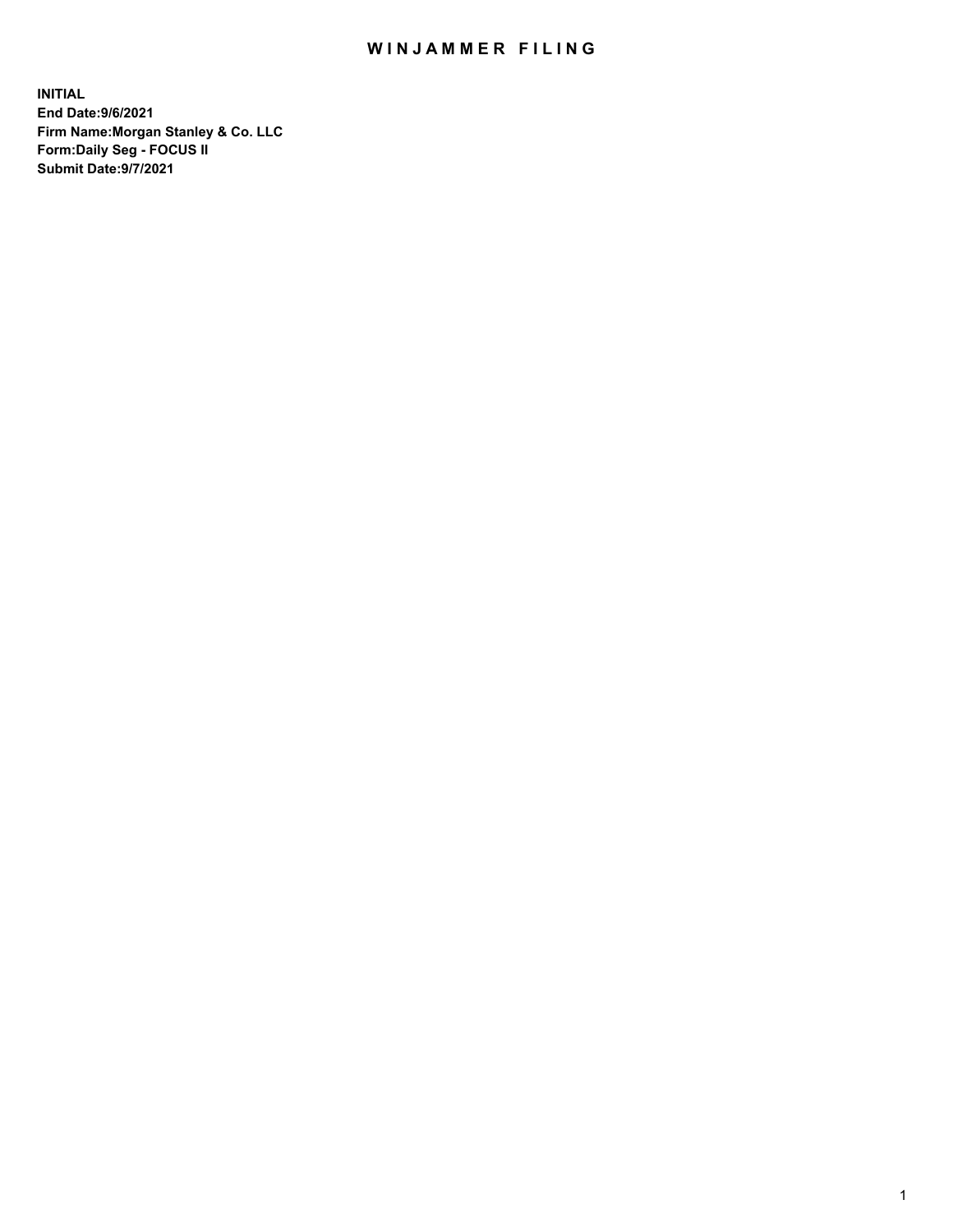**INITIAL End Date:9/6/2021 Firm Name:Morgan Stanley & Co. LLC Form:Daily Seg - FOCUS II Submit Date:9/7/2021 Daily Segregation - Cover Page**

| Name of Company                                                                                                                                                                                                                                                                                                                | <b>Morgan Stanley &amp; Co. LLC</b>                    |
|--------------------------------------------------------------------------------------------------------------------------------------------------------------------------------------------------------------------------------------------------------------------------------------------------------------------------------|--------------------------------------------------------|
| <b>Contact Name</b>                                                                                                                                                                                                                                                                                                            | <b>Ikram Shah</b>                                      |
| <b>Contact Phone Number</b>                                                                                                                                                                                                                                                                                                    | 212-276-0963                                           |
| <b>Contact Email Address</b>                                                                                                                                                                                                                                                                                                   | Ikram.shah@morganstanley.com                           |
| FCM's Customer Segregated Funds Residual Interest Target (choose one):<br>a. Minimum dollar amount: : or<br>b. Minimum percentage of customer segregated funds required:%; or<br>c. Dollar amount range between: and; or<br>d. Percentage range of customer segregated funds required between:% and%.                          | 235,000,000<br><u>0</u><br><u>00</u><br><u>00</u>      |
| FCM's Customer Secured Amount Funds Residual Interest Target (choose one):<br>a. Minimum dollar amount: ; or<br>b. Minimum percentage of customer secured funds required:%; or<br>c. Dollar amount range between: and; or<br>d. Percentage range of customer secured funds required between:% and%.                            | 140,000,000<br><u>0</u><br><u>00</u><br>0 <sub>0</sub> |
| FCM's Cleared Swaps Customer Collateral Residual Interest Target (choose one):<br>a. Minimum dollar amount: ; or<br>b. Minimum percentage of cleared swaps customer collateral required:% ; or<br>c. Dollar amount range between: and; or<br>d. Percentage range of cleared swaps customer collateral required between:% and%. | 92,000,000<br><u>0</u><br><u>00</u><br>00              |

Attach supporting documents CH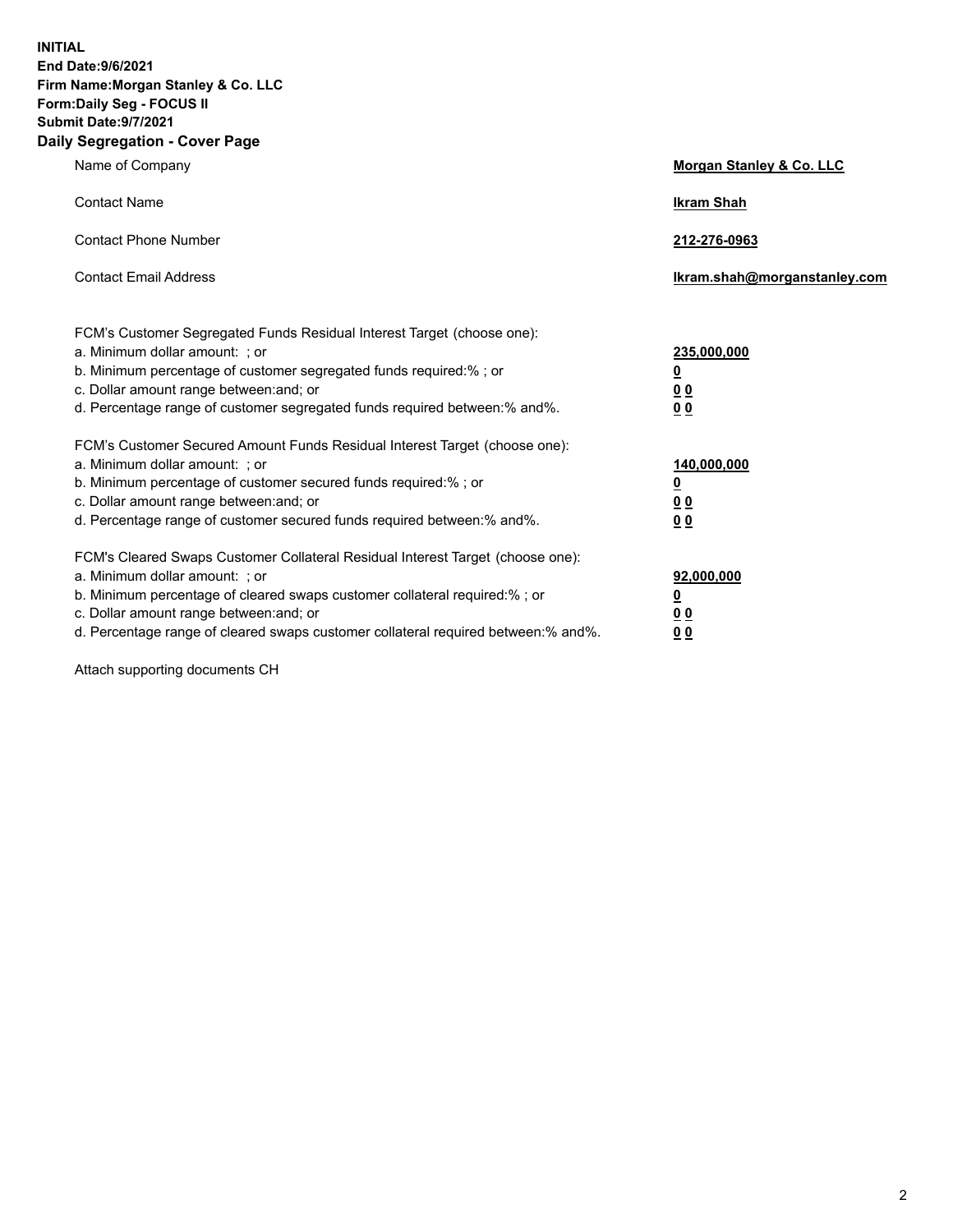| <b>INITIAL</b> | End Date: 9/6/2021<br>Firm Name: Morgan Stanley & Co. LLC<br>Form: Daily Seg - FOCUS II<br><b>Submit Date: 9/7/2021</b><br><b>Daily Segregation - Secured Amounts</b> |                                              |
|----------------|-----------------------------------------------------------------------------------------------------------------------------------------------------------------------|----------------------------------------------|
|                | Foreign Futures and Foreign Options Secured Amounts                                                                                                                   |                                              |
|                | Amount required to be set aside pursuant to law, rule or regulation of a foreign<br>government or a rule of a self-regulatory organization authorized thereunder      | $0$ [7305]                                   |
| 1.             | Net ledger balance - Foreign Futures and Foreign Option Trading - All Customers                                                                                       |                                              |
|                | A. Cash                                                                                                                                                               | 4,612,316,539 [7315]                         |
|                | B. Securities (at market)                                                                                                                                             | 2,058,841,199 [7317]                         |
| 2.<br>3.       | Net unrealized profit (loss) in open futures contracts traded on a foreign board of trade<br>Exchange traded options                                                  | 1,145,073,869 [7325]                         |
|                | a. Market value of open option contracts purchased on a foreign board of trade                                                                                        | 46,920,108 [7335]                            |
|                | b. Market value of open contracts granted (sold) on a foreign board of trade                                                                                          | -20,763,108 [7337]                           |
| 4.             | Net equity (deficit) (add lines 1.2. and 3.)                                                                                                                          | 7,842,388,607 [7345]                         |
| 5.             | Account liquidating to a deficit and account with a debit balances - gross amount                                                                                     | 51,641,384 [7351]                            |
|                | Less: amount offset by customer owned securities                                                                                                                      | -49,975,147 [7352] 1,666,237                 |
| 6.             | Amount required to be set aside as the secured amount - Net Liquidating Equity                                                                                        | [7354]<br>7,844,054,844 [7355]               |
|                | Method (add lines 4 and 5)                                                                                                                                            |                                              |
| 7.             | Greater of amount required to be set aside pursuant to foreign jurisdiction (above) or line                                                                           | 7,844,054,844 [7360]                         |
|                | 6.                                                                                                                                                                    |                                              |
| 1.             | FUNDS DEPOSITED IN SEPARATE REGULATION 30.7 ACCOUNTS<br>Cash in banks                                                                                                 |                                              |
|                | A. Banks located in the United States                                                                                                                                 | 111,547,157 [7500]                           |
|                | B. Other banks qualified under Regulation 30.7                                                                                                                        | 477,850,466 [7520] 589,397,623<br>[7530]     |
| 2.             | Securities                                                                                                                                                            |                                              |
|                | A. In safekeeping with banks located in the United States                                                                                                             | 620,448,746 [7540]                           |
|                | B. In safekeeping with other banks qualified under Regulation 30.7                                                                                                    | 58,188,581 [7560] 678,637,327<br>[7570]      |
| 3.             | Equities with registered futures commission merchants                                                                                                                 |                                              |
|                | A. Cash                                                                                                                                                               | 14,319,336 [7580]                            |
|                | <b>B.</b> Securities                                                                                                                                                  | $0$ [7590]                                   |
|                | C. Unrealized gain (loss) on open futures contracts                                                                                                                   | 856,762 [7600]                               |
|                | D. Value of long option contracts<br>E. Value of short option contracts                                                                                               | $0$ [7610]<br>0 [7615] 15,176,098 [7620]     |
| 4.             | Amounts held by clearing organizations of foreign boards of trade                                                                                                     |                                              |
|                | A. Cash                                                                                                                                                               | $0$ [7640]                                   |
|                | <b>B.</b> Securities                                                                                                                                                  | $0$ [7650]                                   |
|                | C. Amount due to (from) clearing organization - daily variation                                                                                                       | $0$ [7660]                                   |
|                | D. Value of long option contracts<br>E. Value of short option contracts                                                                                               | $0$ [7670]<br>0 [7675] 0 [7680]              |
| 5.             | Amounts held by members of foreign boards of trade                                                                                                                    |                                              |
|                | A. Cash                                                                                                                                                               | 4,240,188,195 [7700]                         |
|                | <b>B.</b> Securities                                                                                                                                                  | 1,380,203,872 [7710]                         |
|                | C. Unrealized gain (loss) on open futures contracts                                                                                                                   | 1,144,217,107 [7720]                         |
|                | D. Value of long option contracts                                                                                                                                     | 46,920,108 [7730]                            |
|                | E. Value of short option contracts                                                                                                                                    | -20,763,108 [7735] 6,790,766,174<br>$[7740]$ |
| 6.             | Amounts with other depositories designated by a foreign board of trade                                                                                                | $0$ [7760]                                   |
| 7.             | Segregated funds on hand                                                                                                                                              | $0$ [7765]                                   |
| 8.<br>9.       | Total funds in separate section 30.7 accounts<br>Excess (deficiency) Set Aside for Secured Amount (subtract line 7 Secured Statement                                  | 8,073,977,222 [7770]<br>229,922,378 [7380]   |
|                | Page 1 from Line 8)                                                                                                                                                   |                                              |

- 
- 10. Management Target Amount for Excess funds in separate section 30.7 accounts **140,000,000** [7780]<br>11. Excess (deficiency) funds in separate 30.7 accounts over (under) Management Target 89,922,378 [7785] 11. Excess (deficiency) funds in separate 30.7 accounts over (under) Management Target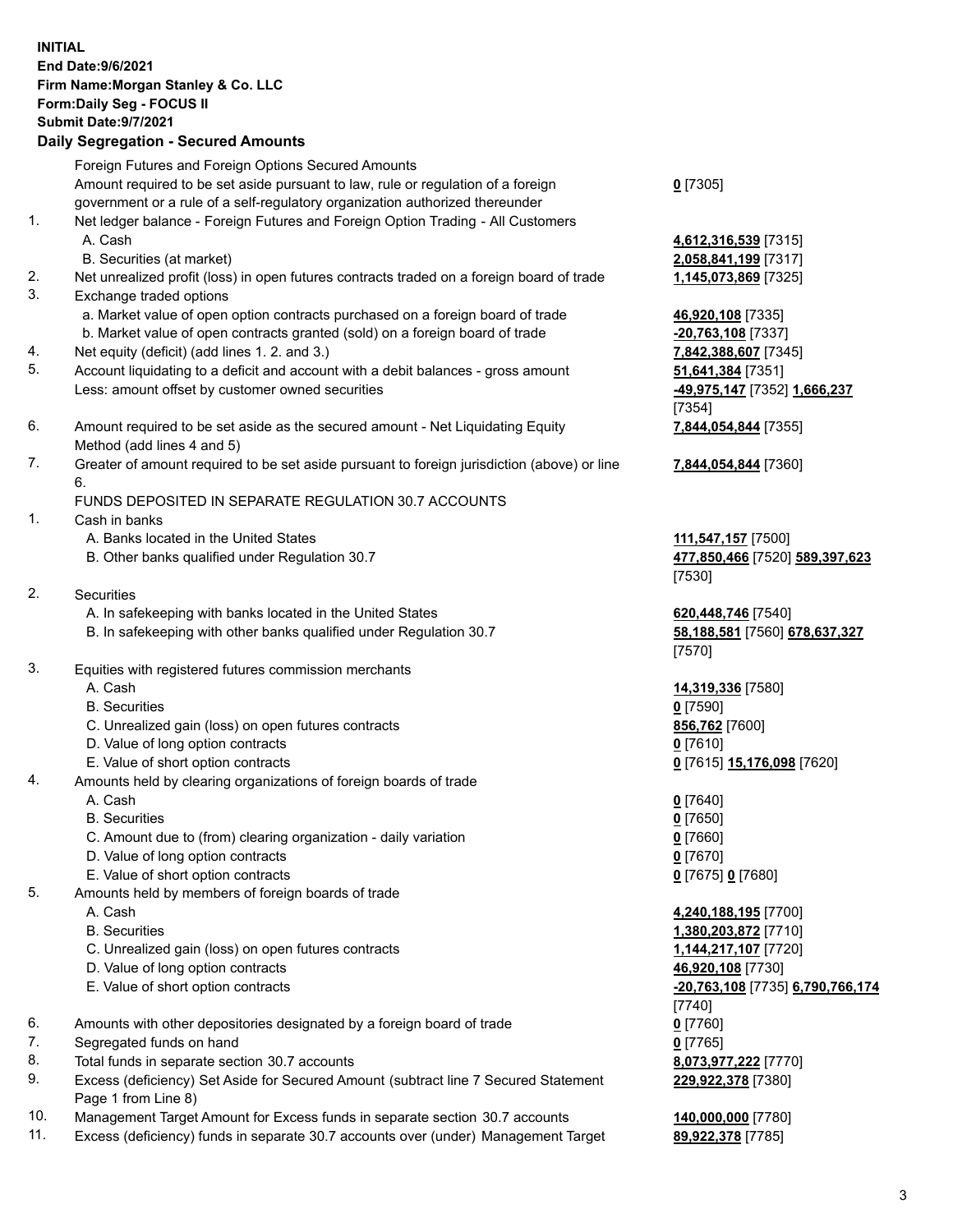|          | <b>INITIAL</b><br>End Date: 9/6/2021<br>Firm Name: Morgan Stanley & Co. LLC<br>Form: Daily Seg - FOCUS II<br><b>Submit Date: 9/7/2021</b><br>Daily Segregation - Segregation Statement |                                                                       |
|----------|----------------------------------------------------------------------------------------------------------------------------------------------------------------------------------------|-----------------------------------------------------------------------|
|          |                                                                                                                                                                                        |                                                                       |
| 1.       | SEGREGATION REQUIREMENTS(Section 4d(2) of the CEAct)                                                                                                                                   |                                                                       |
|          | Net ledger balance                                                                                                                                                                     |                                                                       |
|          | A. Cash                                                                                                                                                                                | 15,116,687,303 [7010]                                                 |
|          | B. Securities (at market)                                                                                                                                                              | 7,621,896,989 [7020]                                                  |
| 2.       | Net unrealized profit (loss) in open futures contracts traded on a contract market                                                                                                     | 2,854,900,765 [7030]                                                  |
| 3.       | Exchange traded options                                                                                                                                                                |                                                                       |
|          | A. Add market value of open option contracts purchased on a contract market                                                                                                            | 1,252,803,297 [7032]                                                  |
|          | B. Deduct market value of open option contracts granted (sold) on a contract market                                                                                                    | <u>-896,759,496</u> [7033]                                            |
| 4.<br>5. | Net equity (deficit) (add lines 1, 2 and 3)                                                                                                                                            | 25,949,528,858 [7040]                                                 |
|          | Accounts liquidating to a deficit and accounts with<br>debit balances - gross amount                                                                                                   |                                                                       |
|          | Less: amount offset by customer securities                                                                                                                                             | 172,492,970 [7045]<br><mark>-172,145,493</mark> [7047] 347,477 [7050] |
| 6.       | Amount required to be segregated (add lines 4 and 5)                                                                                                                                   | 25,949,876,335 [7060]                                                 |
|          | FUNDS IN SEGREGATED ACCOUNTS                                                                                                                                                           |                                                                       |
| 7.       | Deposited in segregated funds bank accounts                                                                                                                                            |                                                                       |
|          | A. Cash                                                                                                                                                                                | 2,880,282,360 [7070]                                                  |
|          | B. Securities representing investments of customers' funds (at market)                                                                                                                 | $0$ [7080]                                                            |
|          | C. Securities held for particular customers or option customers in lieu of cash (at                                                                                                    | 2,833,337,658 [7090]                                                  |
|          | market)                                                                                                                                                                                |                                                                       |
| 8.       | Margins on deposit with derivatives clearing organizations of contract markets                                                                                                         |                                                                       |
|          | A. Cash                                                                                                                                                                                | 15,388,968,099 [7100]                                                 |
|          | B. Securities representing investments of customers' funds (at market)                                                                                                                 | $0$ [7110]                                                            |
|          | C. Securities held for particular customers or option customers in lieu of cash (at<br>market)                                                                                         | 4,635,243,004 [7120]                                                  |
| 9.       | Net settlement from (to) derivatives clearing organizations of contract markets                                                                                                        | 76,660,033 [7130]                                                     |
| 10.      | Exchange traded options                                                                                                                                                                |                                                                       |
|          | A. Value of open long option contracts                                                                                                                                                 | 1,252,803,297 [7132]                                                  |
|          | B. Value of open short option contracts                                                                                                                                                | -896,759,496 [7133]                                                   |
| 11.      | Net equities with other FCMs                                                                                                                                                           |                                                                       |
|          | A. Net liquidating equity                                                                                                                                                              | 12,777,287 [7140]                                                     |
|          | B. Securities representing investments of customers' funds (at market)                                                                                                                 | 0 [7160]                                                              |
|          | C. Securities held for particular customers or option customers in lieu of cash (at                                                                                                    | $0$ [7170]                                                            |
|          | market)                                                                                                                                                                                |                                                                       |
| 12.      | Segregated funds on hand                                                                                                                                                               | 153,316,327 [7150]                                                    |
| 13.      | Total amount in segregation (add lines 7 through 12)                                                                                                                                   | 26,336,628,569 [7180]                                                 |
| 14.      | Excess (deficiency) funds in segregation (subtract line 6 from line 13)                                                                                                                | 386,752,234 [7190]                                                    |
| 15.      | Management Target Amount for Excess funds in segregation                                                                                                                               | 235,000,000 [7194]                                                    |

16. Excess (deficiency) funds in segregation over (under) Management Target Amount Excess

**151,752,234** [7198]